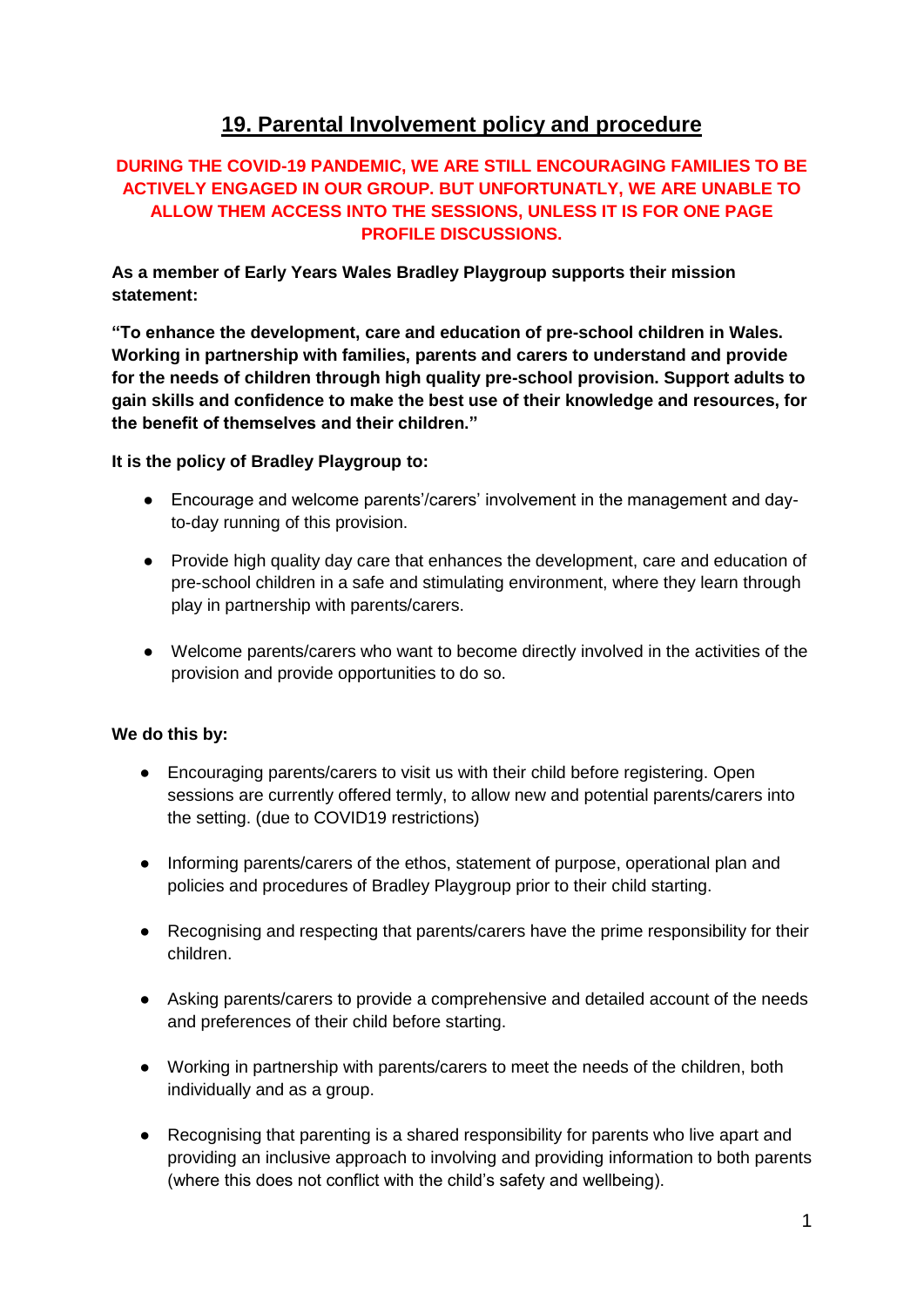- Making every effort to communicate clearly with all parents/carers.
- Operating a settling-in policy for all children who attend Bradley Playgroup.
- Welcoming and helping new parents/carers to become familiar with the day-to-day routine and good practice of the provision.
- Providing regular communications about our provision to parents/carers and inviting them to contribute.
- Encouraging parents/carers to take part in the provision's activities, learn about the pre-school curriculum and the importance of play in their child's development in Bradley Playgroup and at home.
- Welcoming all contributions (skills, knowledge and interest) from parents/carers to the benefit of Bradley Playgroup.
- Sharing details of a child's achievements, any changes of behaviour, etc and encouraging all parents/carers to discuss the progress of their child formally or informally, in confidence and in privacy, as they need.
- Recognising that parents/carers have the right to access their child's records in line with our policy about privacy and confidentiality. (Any third-party requests for information will be discussed with parents/carers and information shared only with their consent - unless this may place the child's welfare at risk.)
- If a child is identified as a child in need (Section 17 of the Children Act 1989) information will be given to referring agencies, with parents'/carers' permission.
- Notifying all parents/carers about meetings and relevant training, which we may hold at various times and venues to meet their access needs.
- Informing all parents/carers about how to make any queries, compliments complaints, concerns or suggestions, including providing a copy of Bradley Playgroup's complaints procedure.
- Involving parents/carers to contribute to any review of the quality of Bradley Playgroup's care service.
- Providing opportunities to parents/carers to purchase Early Years Wales publications and *Small Talk* magazine.
- Encouraging parents/carers to play an active part in the management committee and volunteer rota system of Bradley Playgroup and a role in the democratic decision making of Wales PPA.
- Operating effective and accessible policies and procedures.